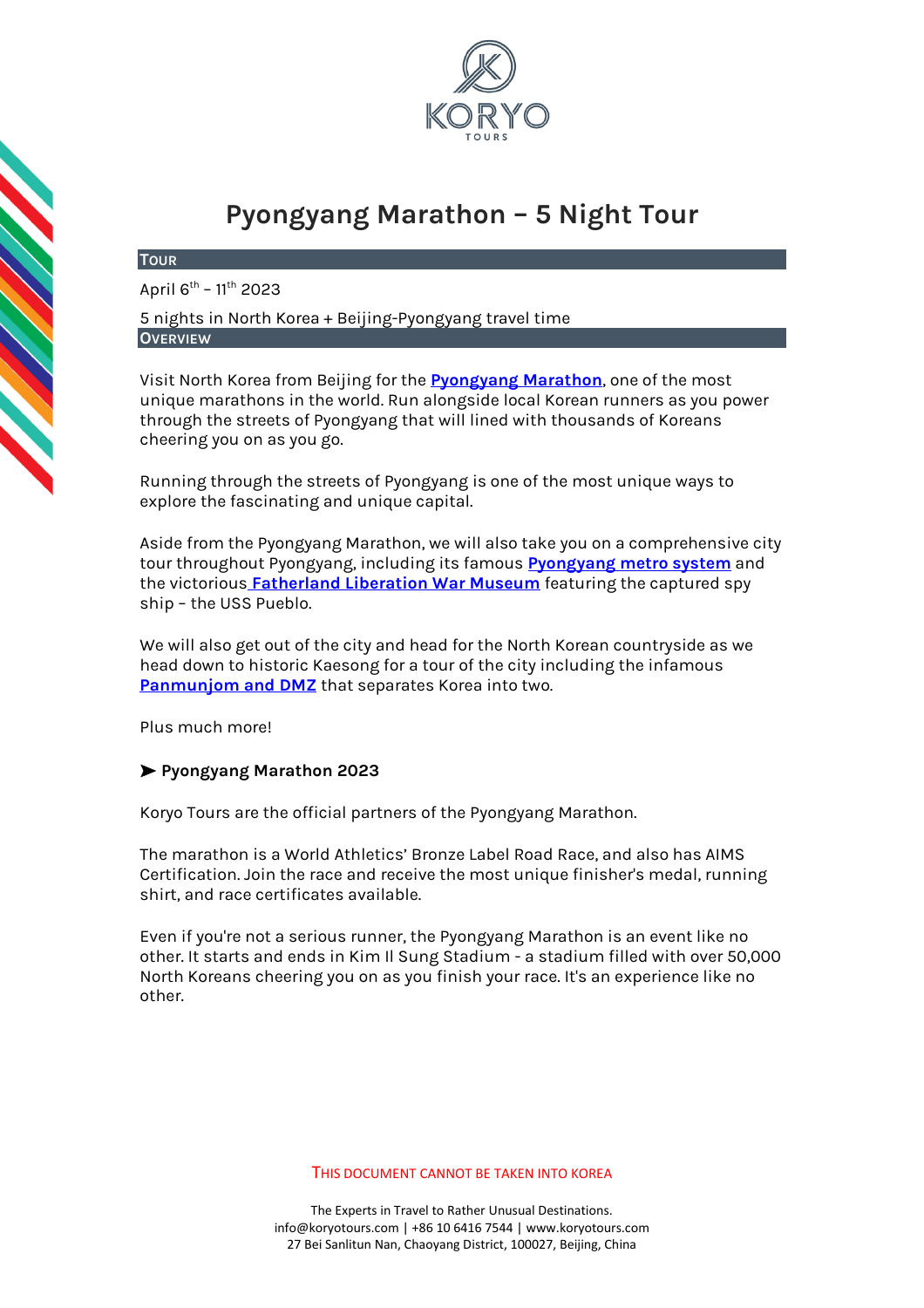

# **DAILY ITINERARY**

# **APRIL 5 - WEDNESDAY**

# **Briefing Day and Train Departure Day**

**Pre-Tour Briefing |** We require all travelers to attend a pre-tour briefing that covers regulations, etiquette, safety, and practicalities for travel in North Korea. The briefing lasts approximately one hour followed by a question and answer session. Please be punctual for the briefing. You can come early, meet your fellow travelers, pay any outstanding tour fees and browse our collection of Korean art. A proper briefing is an essential part of travel to North Korea.

For Pyongyang Marathon tours, we will hold several briefings - in the morning for those departing by train in the afternoon, and in the afternoon for those departing by flight the next day.

## **AM**

**CONSTRUCTION** 

- Recommended latest arrival in Beijing.
- **10:00 | Train Departure** your briefing will be held at this time in Beijing

## **PM**

- **14:00 / 16:00 / 18:00 | Flight Departure - briefings will be held in the afternoon on this day in Beijing at these times, you only need to attend one briefing (exact times offered to be confirmed)**
- **17:00 | Train travelers depart Beijing Station** by domestic sleeper train to Dandong, the Chinese city on the border with the DPRK. Please arrange independent travel to the train station and arrive at least an hour and a half early for the train departure.

**Overnight |** Hotel in Beijing not included in the tour for those taking the flight the next day. Contact us for recommendations near our office! Those travelling by train will spend the night on the train.

**APRIL 6 - THURSDAY**

Arrival Day in Pyongyang

**AM**

THIS DOCUMENT CANNOT BE TAKEN INTO KOREA

The Experts in Travel to Rather Unusual Destinations. [info@koryotours.com](mailto:info@koryotours.com) | +86 10 6416 7544 | [www.koryotours.com](http://www.koryotours.com/) 27 Bei Sanlitun Nan, Chaoyang District, 100027, Beijing, China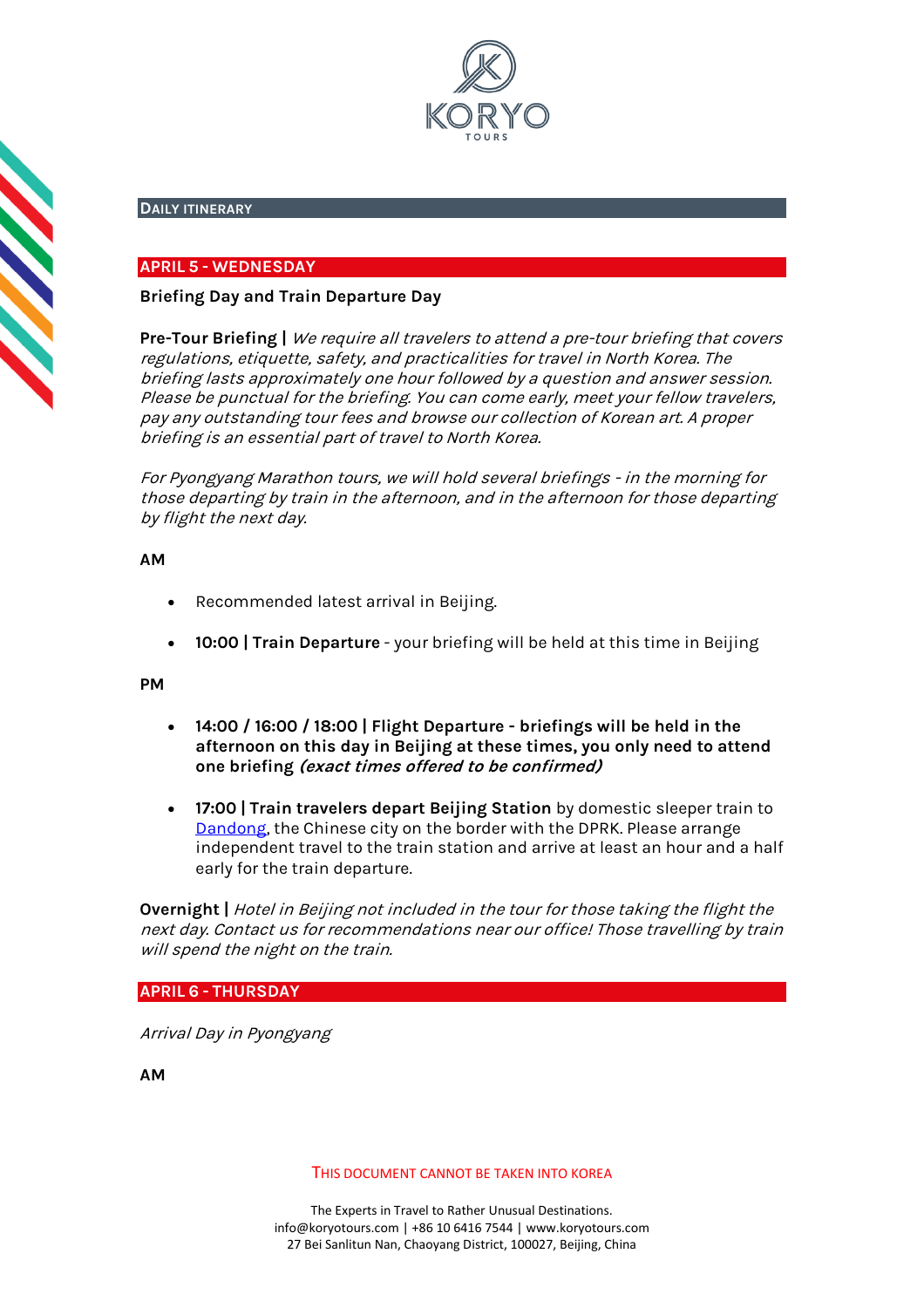

- **Train transfer at Dandong Station from overnight sleeper train to the Dandong-Pyongyang local train.** Our local representative in Dandong will assist with the transfer. Train crosses the China-North Korea border followed by North Korean customs and immigration.
- **Free bus** from the Koryo Tours office to Beijing Capital Airport Terminal 2. Exact time TBC at the pre-tour briefing. Alternatively, meet the group at the Air Koryo check-in counter.

## **PM**

- Flight departure from Beijing on **Air Koryo - flight times are TBC and subject to change.** Currently expected to depart around midday/early afternoon. A 2-hour flight with basic lunch.
- **[Arrival to Pyongyang's Sunan International Airport \(FNJ\).](https://koryogroup.com/travel-guide/pyongyang-airport-north-korea-travel-guide-f98cfdb4-ab0f-419c-90a3-93b18280a76b)** DPRK immigration and customs, meet your Korean guides and transfer to the city.
- **Train arrival to Pyongyang Railway Station** expected at 6:45 pm.

# **Overnight**

**[Yanggakdo International Hotel, Pyongyang](https://koryogroup.com/travel-guide/yanggakdo-hotel-north-korea-travel-guide) |** Home away from home for most (but not all!) foreign visitors to Pyongyang, this 47-story hotel is located on an island in the middle of the Taedong River and offers great views of the city. Comfortable rooms and comprehensive leisure facilities: swimming pool, spa, billiards, bowling, gift shops, tea houses and beer brewed on-site.

## **APRIL 7 - FRIDAY**

Pyongyang City Tour

**AM**

- **[Mansudae Fountain Park](https://koryogroup.com/travel-guide/mansudae-fountain-park-north-korea-travel-guide) |** The historic centre of Pyongyang popular with local citizens after school and on weekends. Flanked by examples of ancient and modern architecture from different eras.
- **[Mansudae Grand Monument](https://koryogroup.com/travel-guide/north-korea-guide-mansudae-grand-monument) [|](https://koryogroup.com/travel-guide/north-korea-guide-mansudae-grand-monument)** Enormous bronze statues of President Kim Il Sung and Leader Kim Jong Il overlooking downtown Pyongyang. A presentation of flowers and bow by the group is customary here (5 EUR). Please note this is a government-administered sight and visits are subject to cancellation. **Visitations are by special request only and decent dress is required (close-toed shoes and covered legs and shoulders)**.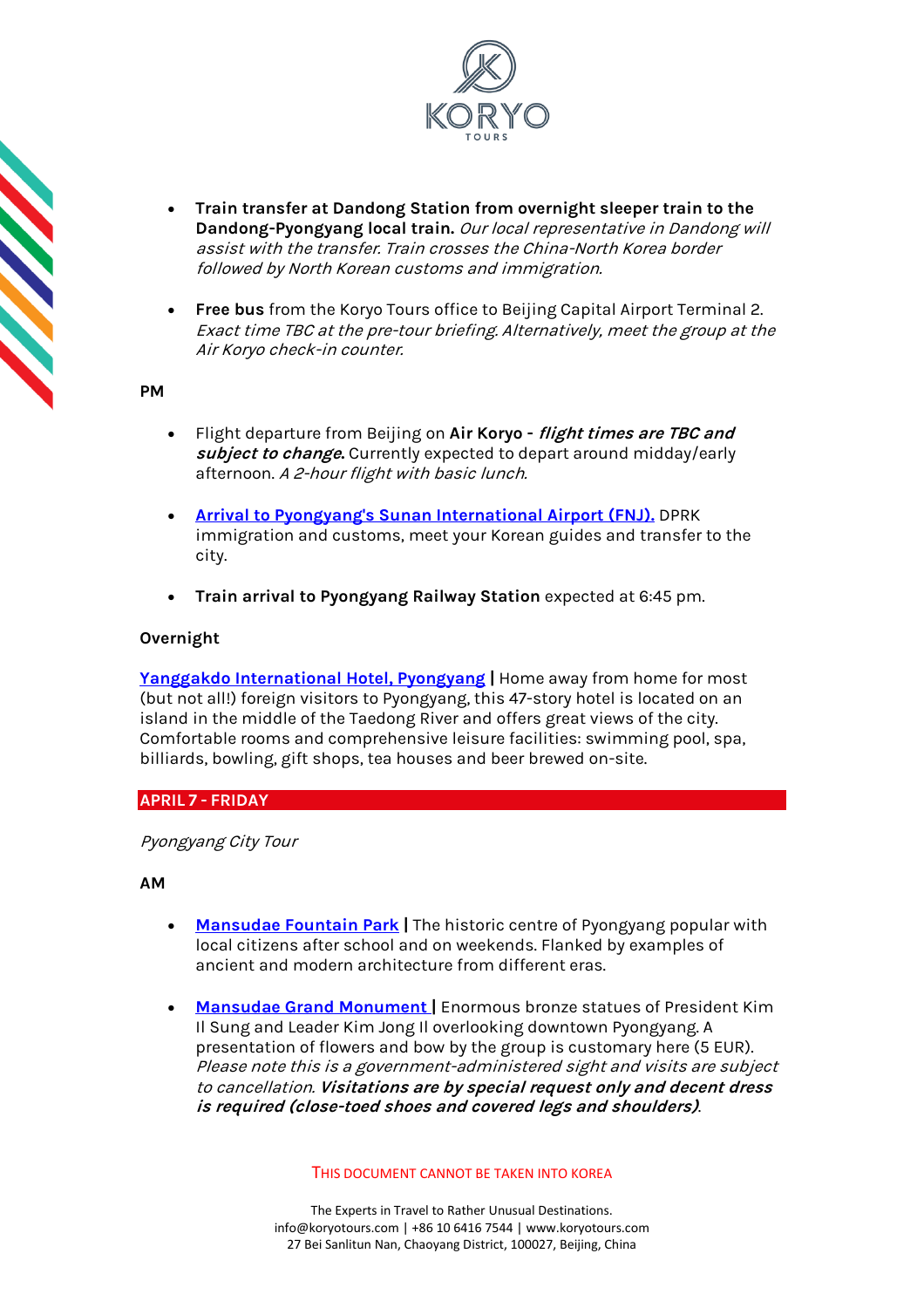

- **[Chollima Monument](https://koryogroup.com/travel-guide/north-korea-guide-chollima-statue) |** or 'thousand ri (400 km or 250 mile) horse' -a symbol of speed- commemorating the quick rebuilding of the country in the 1950s following the Korean War.
- **[Victorious Fatherland Liberation War Museum](https://koryogroup.com/travel-guide/north-korea-guide-victorious-fatherland-liberation-war-museum)** | Tour this world-class museum led by a local museum guide. Renovated in 2012 and it exhibits the Korean War from the DPRK perspective containing artefacts, documents, photos, and lifelike dioramas. The exterior grounds house the War Victory Monument and displays of Korean People's Army Hero Equipment and captured equipment from the US military, including the **[USS Pueblo](https://koryogroup.com/travel-guide/uss-pueblo-north-korea-travel-guide)**. Central to the understanding of the country today and highlight of the trip.
- **[Kim Il Sung Square](https://koryogroup.com/travel-guide/north-korea-guide-kim-il-sung-square)** | Pyongyang's central square lined with government ministries, museums, and The Grand People's Study House.
- **[Foreign Languages Bookshop](https://koryogroup.com/travel-guide/foreign-languages-bookshop-north-korea-travel-guide)** | Store selling Korean publications translated into English, German, French, Russian, Chinese, and Spanish. Also pick up DVDs, postcards, and small works of art.

## **PM**

- **Okryugwan |** A meal at Pyongyang's most famous restaurant. Housed in a huge traditional building on the banks of the Taedong River. Okryugwan specialises in Pyongyang Cold Noodles.
- **[Grand People's Study House](https://koryogroup.com/travel-guide/north-korea-guide-grand-peoples-study-house) |** Huge national library and public university housed in a large neo-traditional Korean building overlooking Kim Il Sung Square and the downtown Pyongyang.
- **[Pyongyang Metro Tour](https://koryogroup.com/travel-guide/north-korea-guide-the-pyongyang-metro)** [|](https://koryogroup.com/travel-guide/north-korea-guide-the-pyongyang-metro) One of the deepest metro systems in the world with stunning artwork reflecting the name of each station. Ride six stations on the Chollima Line.
- **[Arch of Triumph](https://koryogroup.com/travel-guide/north-korea-guide-arch-of-triumph) |** A massive archway made for the 70th anniversary of the birth of President Kim Il Sung in 1982 and commemorating the liberation of Korea from Japanese colonial rule in 1945. Larger than its counterpart in Paris.
- **[Golden Lane Bowling Centre](https://koryogroup.com/travel-guide/golden-lane-bowling-alley-north-korea-travel-guide) |** Where Pyongyang locals go for their ten-pin fix (2.5 EUR per person per game). Also has billiards and arcade games. Non-bowlers can head next door to the **Kumrung Leisure Centre** for an airgun shooting range (approximately 6 EUR per 20 round cartridge) and some of the best coffee in Pyongyang.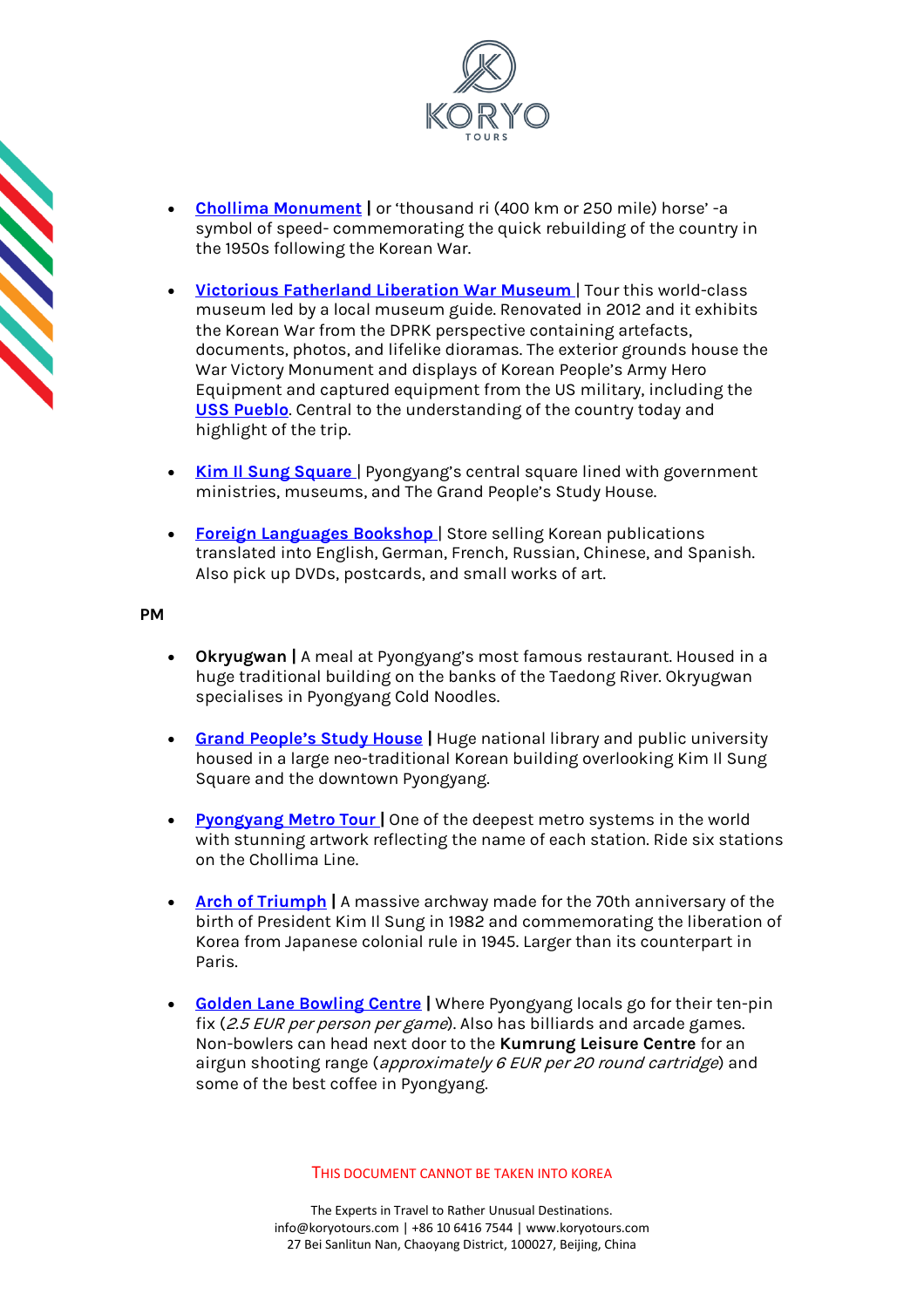

• **[Future Scientist Street](https://koryogroup.com/travel-guide/mirae-street-pyongyang-north-korea-travel-guide) |** An evening stroll around one of Pyongyang's newest districts

**Overnight |** Yanggakdo International Hotel, Pyongyang.

# **APRIL 8 - SATURDAY**

Pyongsong & Nampo

**AM**

- **Early Morning Run in Pyongyang** | Your chance for a pre-marathon run in Pyongyang! You will have to be up early for this, a good opportunity to give yourself some preparation for the following day's big event. Optional activity, for those that don't participate you can enjoy a sleep in.
- Drive 45 minute north to **[Pyongsong](https://koryogroup.com/travel-guide/mirae-street-pyongyang-north-korea-travel-guide)**, a satellite city of Pyongyang, centre of science and technological research, and the provincial seat of South Pyong'an province.
- **Pyongsong City Square** | Central square of Pyongsong City with statues of the DPRK leadership and flanked by the provincial revolutionary museum. Presentation of flowers customary.
- **Tok Song Primary School** | The area's top primary school for gifted students. Tour the school's classrooms & facilities, watch music & dance performances by the students, and test your ping pong skills against them in the gymnasium.
- **[Konji-ri Revolutionary Site](https://koryogroup.com/travel-guide/konji-ri-revolutionary-site-north-korea-travel-guide)** | Location of the headquarters of the Korean People's Army & home of Kim Il Sung during the Korean War. Tour the renovated buildings and learn about life there during the war.
- Drive back to Pyongyang for lunch

# **PM**

- **[Nampo](https://koryogroup.com/travel-guide/nampo-north-korea-north-korea-travel-guide)** | Drive west along the '[Youth Hero Highway](https://koryogroup.com/travel-guide/the-road-from-pyongyang-to-nampo-north-korea-travel-guide)' to this port city of Pyongyang on the Taedong River estuary. A 45 minute to 1-hour drive.
- **[West Sea Barrage](https://koryogroup.com/travel-guide/west-sea-barrage-nampo-north-korea-travel-guide)** | An 8 km concrete, steel, and earthen barrage constructed between the [Taedong River e](https://koryogroup.com/travel-guide/taedonggang-north-korea-travel-guide)stuary and the West Sea for land reclamation, irrigation, flood prevention, and power generation. It also acts as a ship lock and fish ladder. One of the DPRK's greatest engineering feats.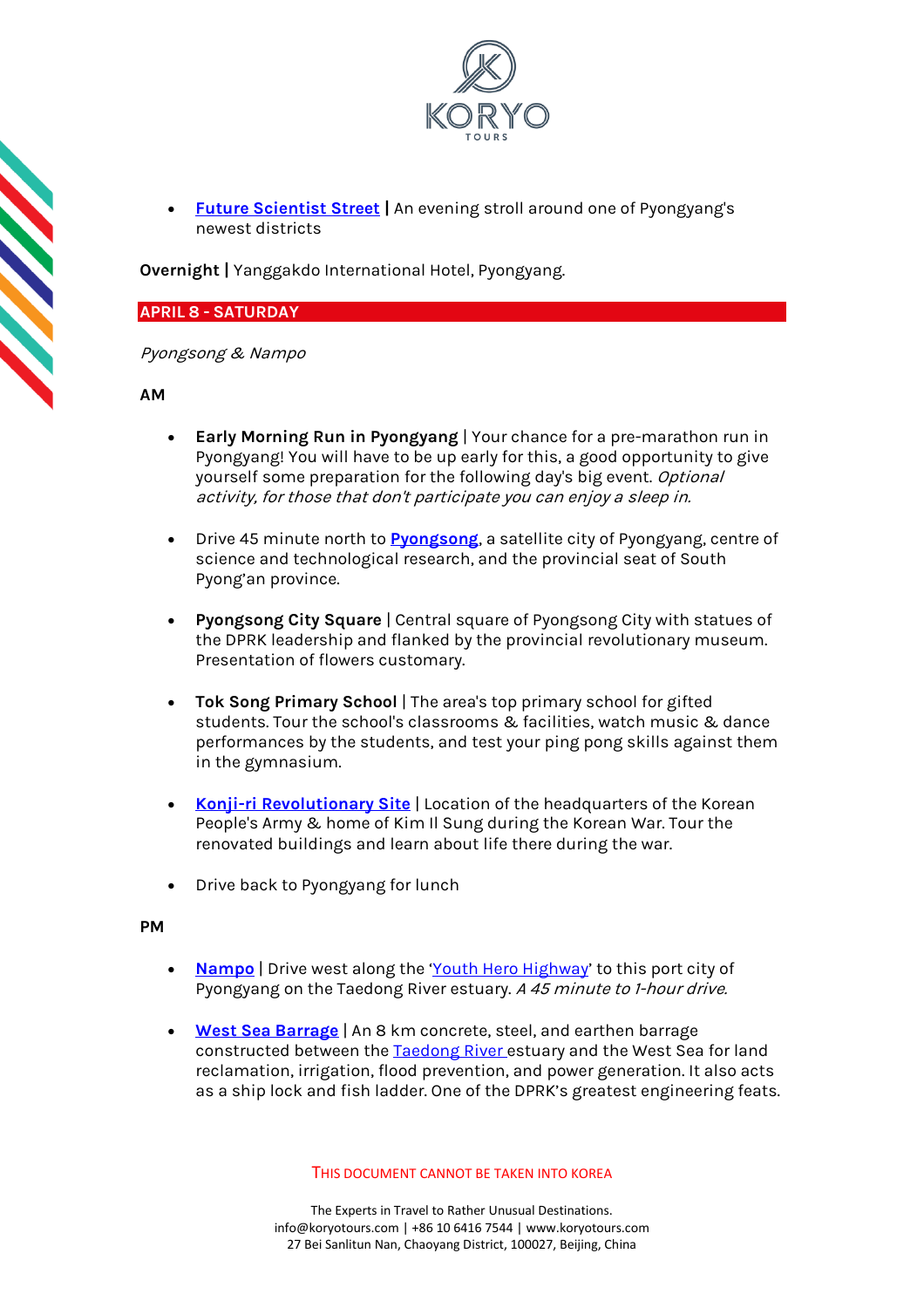

- **Local Factory** | Nampo is a major industrial area of the DPRK, we'll visit one of the local factories to see and learn more about the industrial side of the country. We will visit either a **[glass factory](https://koryogroup.com/travel-guide/tae-an-glass-factory-nampo-north-korea-travel-guide)**, **[mineral water bottling plant](https://koryogroup.com/travel-guide/kangso-mineral-water-bottling-plant-nampo-north-korea-travel-guide)** or if we're lucky the famous **Chollima [Steelworks](https://koryogroup.com/travel-guide/chollima-steelworks-north-korea-travel-guide)**. Please note that factory visits may depend on on-site activities/conditions.
- **[Chongsam-ri Co-operative Farm](https://koryogroup.com/travel-guide/the-road-from-pyongyang-to-nampo-north-korea-travel-guide)** | The DPRK's most famous and iconic model farm. Visited hundreds of times by Kim Il Sung, the place where the 'Chongsam-ri Method' was developed (they will explain on-site). See how the farming system works, visit a farmhouse, the local shop, kindergarten and see the fields and greenhouses.
- Return to Pyongyang
- **[Kim Il Sung Stadium](https://koryogroup.com/travel-guide/kim-il-sung-stadium-north-korea-travel-guide) & Marathon Route Preview |** Visit the stadium where you will start and finish your race, and then drive the marathon route to familiarise yourself with the roads, turning points and toilet stops.
- Dinner @ local restaurant
- **[Yanggakdo International Cinema](https://koryogroup.com/travel-guide/yanggakdo-international-cinema-north-korea-travel-guide) |** Optional screening of Run and Run, a DPRK film about marathon runner Yong Ho who faces the physical and mental struggles of marathon participation. After both his father and work unit manager tell him to stop running, he becomes more determined to achieve his marathon dream. The film will be shown at the **Pyongyang International House of Cinema** (80 RMB entry fee paid on the spot). A Koryo Tours exclusive and sure to provide you with motivation ahead of the big event!

**Overnight |** Yanggakdo International Hotel, Pyongyang.

# **APRIL 9 - SUNDAY**

The big event! The Pyongyang Marathon 2023!

**AM**

• **[The 2023 Pyongyang Marathon](https://koryogroup.com/travel-guide/north-korea-travel-guide-the-pyongyang-marathon) |** this is your chance to run the streets of Pyongyang in the DPRK's largest annual sports event! Join the Full Marathon, Half Marathon, 10km or 5km race — all of which follow a return course that starts and ends in [Kim Il Sung Stadium](https://koryogroup.com/travel-guide/kim-il-sung-stadium-north-korea-travel-guide) in front of a 50,000 strong capacity crowd of local Koreans. (runner's guide to Kim Il Sung [Stadium\)](https://koryogroup.com/blog/a-pyongyang-marathon-runner-s-guide-kim-il-sung-stadium)

The full route, which has been certified by both World Athletics and AIMS, leads right through the city centre, past a number of iconic landmarks, and then out into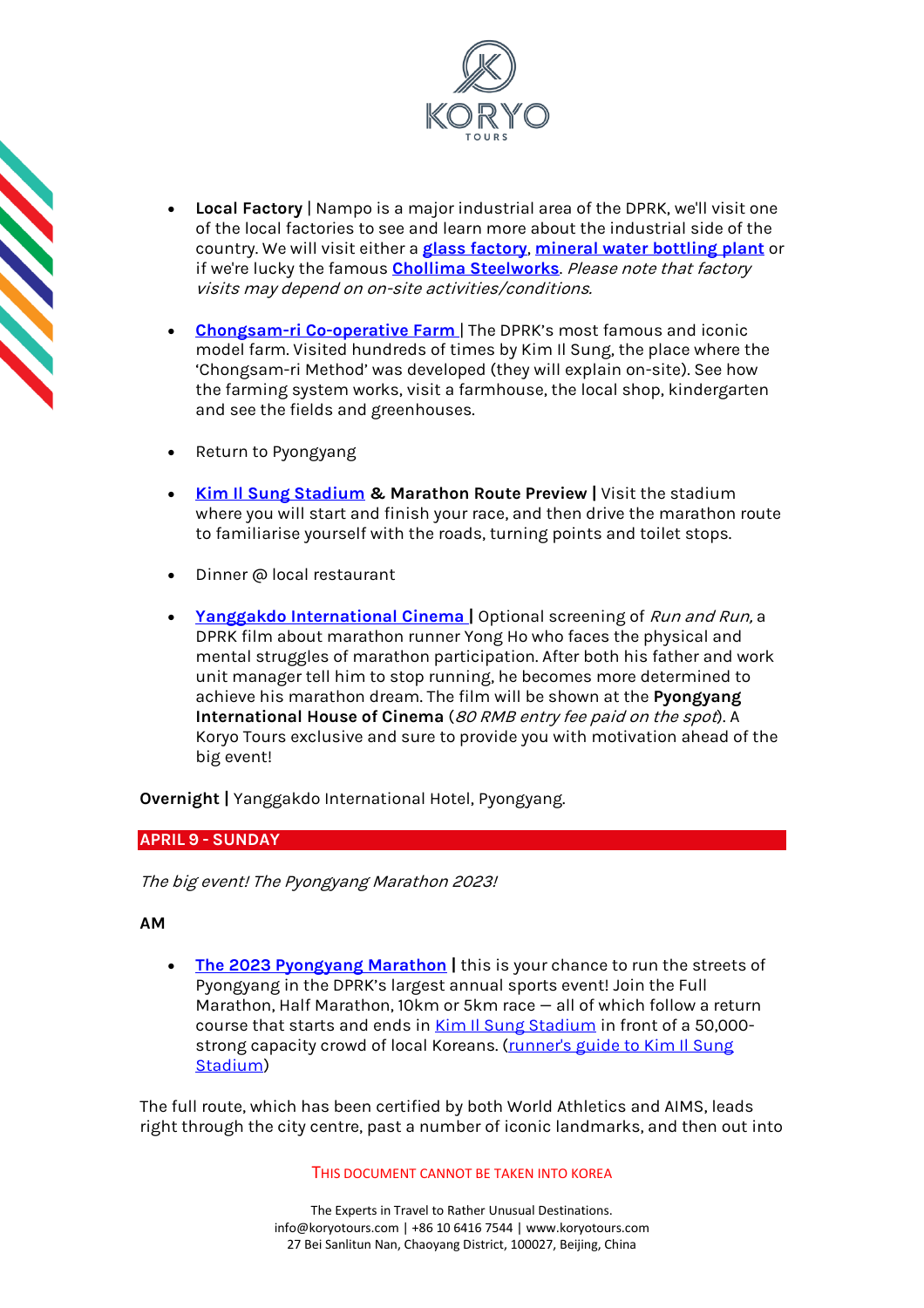

Pyongyang's less urban districts. Don't miss this incredible opportunity to see more of the capital and interact with people along the course. Prizes are available for the winners of each race.

**PM**

**CONTRACT** 

- **Shower, resting time and lunch |** After the marathon's closing ceremony, we'll be heading back to the hotel to recharge, shower and rest
- **[Kwangbok Department Store](https://koryogroup.com/travel-guide/north-korea-guide-kwangbok-department-store-supermarket)** | Opportunity to us[e Korean currency](https://koryogroup.com/travel-guide/where-can-i-get-north-korean-currency-north-korean-money-faqs) and shop with the citizens of Pyongyang! Try the snack stand on the first floor for some of Pyongyang's best local eats.
- **[Tower of the Juche Idea](https://koryogroup.com/travel-guide/the-tower-of-the-juche-idea)** | Iconic tower dedicated to the DPRK's guiding philosophy on the Taedong River. Take the elevator to the top for great views of the city (elevator ticket is 5 EUR).
- **[Party Foundation Monument](https://koryogroup.com/travel-guide/north-korea-guide-monument-to-party-founding)** | Iconic structure featuring the hammer, sickle & writing brush which make up the emblem of the Worker's Party of Korea and represent workers, farmers, and intellectuals.
- **Local Beer Bar |** Relax at one of Pyongyang's local bars to wrap up an exciting day.

**Overnight |** Yanggakdo International Hotel, Pyongyang.

## **APRIL 10 - MONDAY**

Historic Kaesong and the DMZ Tour

## **AM**

- **Kaesong** | Drive south along the ['Reunification Highway'](https://koryogroup.com/travel-guide/the-reunification-highway-pyongyang-to-the-dmz-north-korea-travel-guide) to the historic capital of the Koryo Dynasty (918-1392) and today located near the Korean Demilitarised Zone. <sup>A</sup> 3-hour drive
- **[Panmunjom Armistice Village and DMZ](https://koryogroup.com/travel-guide/dmz-panmunjom-north-korea-north-korea-travel-guide) |** The site of the signing of the 1953 armistice that ended the Korean War and demarcation line between north and south. On some days it is possible to visit the hut straddling the line, where negotiations between both sides once took place. Here we will be accompanied by military guides from the Korean People's Army.
- **[Kaesong Koryo Museum](https://koryogroup.com/travel-guide/north-korea-guide-kaesong-koryo-museum) |** Once the Songgyung Academy, a Confucian school, and now a museum on the Koryo Dynasty exhibiting historical objects, statues, pagodas, and porcelain from that era. A UNESCO World Heritage Site.

## THIS DOCUMENT CANNOT BE TAKEN INTO KOREA

The Experts in Travel to Rather Unusual Destinations. [info@koryotours.com](mailto:info@koryotours.com) | +86 10 6416 7544 | [www.koryotours.com](http://www.koryotours.com/) 27 Bei Sanlitun Nan, Chaoyang District, 100027, Beijing, China